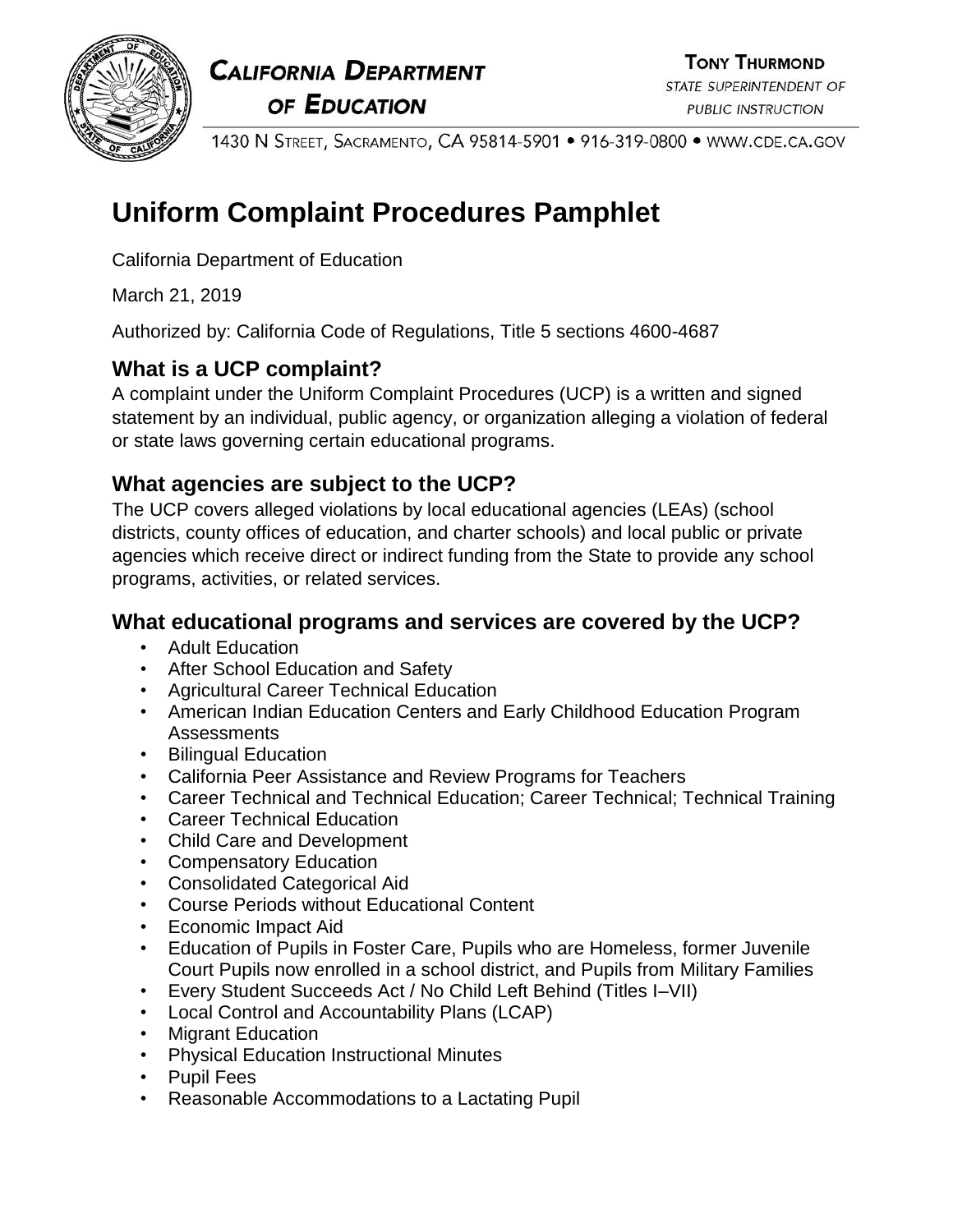- Regional Occupational Centers and Programs
- School Safety Plans
- State Preschool Health and Safety Issues in LEAs Exempt from Licensing
- Tobacco-Use Prevention Education

## **What issues are not covered by the UCP?**

Not all complaints fall under the scope of the UCP. Many concerns are the responsibility of the LEA, including classroom assignments, common core, grades, graduation requirements, hiring and evaluation of staff, homework policies and practices, provision of core curricula subjects, student advancement and retention, student discipline, student records, the Bagley-Keene Open Meeting Act, the Brown Act, and other general education requirements. The LEA, however, may use its local complaint procedures to address complaints not covered by the UCP.

In addition, the following complaints are referred to other agencies for resolution and not subject to the UCP:

- Allegations of child abuse are referred to County Departments of Social Services, Protective Services Divisions, or appropriate law enforcement agency.
- Health and safety complaints regarding a Child Development Program are referred to the Department of Social Services for licensed facilities, and to the appropriate Child Development regional administrator for licensing-exempt facilities.
- Employment complaints are sent to the California Department of Fair Employment and Housing.
- Allegations of fraud are referred to the responsible Division Director at the California Department of Education (CDE).

### **How do I file a UCP complaint and how is it processed?**

The LEA's UCP complaint policies and procedures provide the information needed to file a local complaint. Each LEA must annually notify its students, employees, parents/guardians, school and district advisory committees, appropriate private school officials and other interested parties of the LEA's UCP complaint policies and procedures, and the opportunity to appeal the LEA's Decision to the CDE. LEAs must provide their complaint policies and procedures free of charge.

### **What are the responsibilities of the complainant?**

- Receives and reviews the UCP complaint policies and procedures from the LEA.
- Files a written complaint by following the steps described in the LEA's UCP complaint procedures.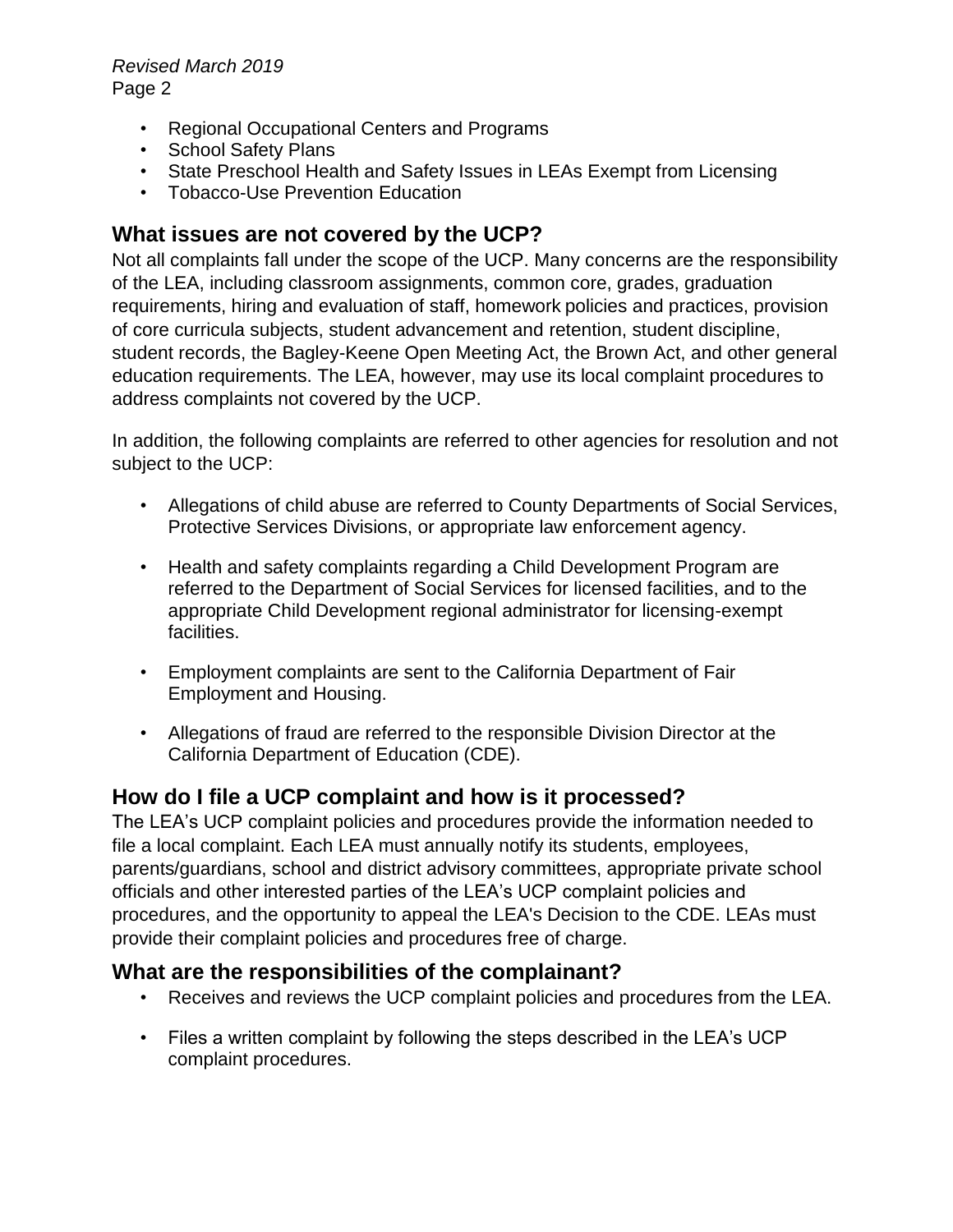- Cooperates in the investigation and provides the LEA investigator with information and other evidence related to the allegations in the complaint.
- May file a written appeal to the CDE within 15 calendar days of receiving the LEA's decision if he or she believes the LEA's decision is incorrect.
- Must specify the basis for the appeal and whether the LEA's facts are incorrect and/or the law is misapplied. The appeal packet must contain a copy of the original complaint to the LEA and a copy of the LEA's decision.
- Where applicable, within 35 calendar days of receiving the CDE's decision or report, may submit a request for reconsideration by the Superintendent of Public Instruction at the CDE. The CDE's decision or report will notify the complainant if there is a right to request reconsideration. The request for reconsideration must designate the finding(s), conclusion(s), or corrective action(s) in the CDE's decision or report for which reconsideration is requested, and the specific basis for requesting reconsideration. The request must also state whether the findings of fact are incorrect and/or the law is misapplied.

### **What are the responsibilities of the LEA?**

- Ensures compliance with applicable federal and state laws and regulations.
- Adopts UCP complaint policies and procedures consistent with the California Code of Regulations, Title 5 Sections 4600–4687.
- Designates a staff member to be responsible for receiving, investigating and resolving complaints and makes sure the staff member is knowledgeable about the laws/programs he or she is assigned.
- Must give the filing party an opportunity to present information and/or evidence relevant to the complaint.
- Protects complainants from retaliation.
- Resolves the complaint and completes a written report within 60 calendar days of receipt of the complaint unless extended by written agreement of the complainant.
- Must advise the complainant of the right to appeal the LEA's decision to the CDE within 15 calendar days of receiving the decision.

### **What are the responsibilities of the CDE?**

The UCP authorizes the CDE to process appeals of the LEA's decision on UCP complaints; or, in certain specified situations, to intervene directly and investigate the allegations in the complaint. The CDE: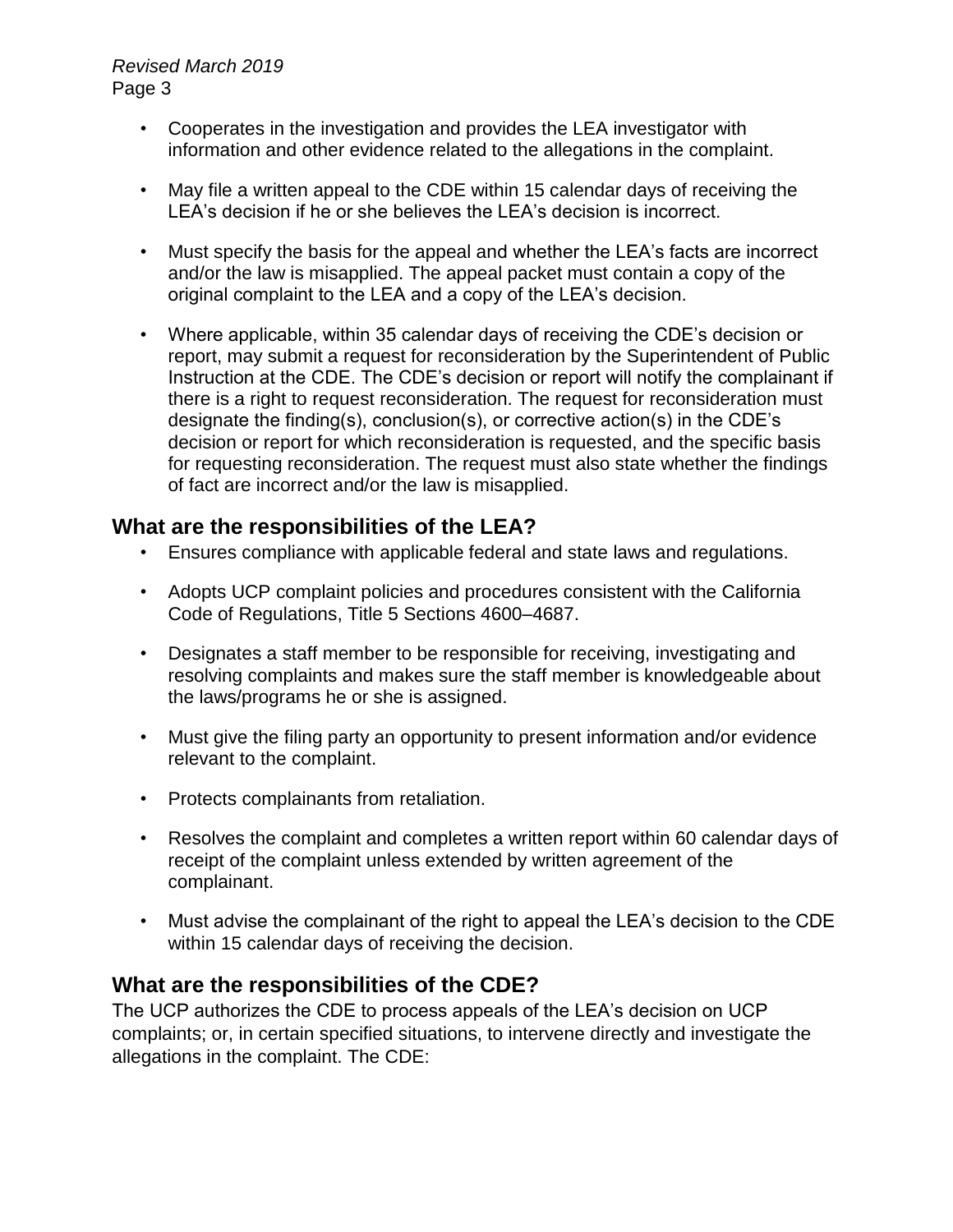- Reviews, monitors and provides technical assistance to all LEAs regarding the adoption of UCP complaint policies and procedures by the LEA's governing board.
- Refers a complaint to the LEA for resolution when appropriate.
- Considers a variety of alternatives to resolve a complaint or appeal when:
	- The complainant alleges and the CDE verifies that, through no fault of the complainant, the LEA fails to act within 60 calendar days of receiving the complaint.
	- The complainant appeals an LEA decision if he or she believes the decision is factually and/or legally incorrect.
	- When requested by the complainant, the CDE determines when direct intervention is applicable.
- Requires corrective action by the LEA if noncompliance issues are identified during the investigation.
- Provides monitoring and technical assistance to LEAs to ensure resolution of findings of noncompliance.
- Where applicable, notifies the parties of the right to request reconsideration of the CDE's decision/report by the Superintendent of Public Instruction at the CDE within 35 calendar days of the receipt of the decision/report.
- For those programs governed by part 76 of Title 34 of the *Code of Federal Regulations*, notifies the parties of the right to appeal to the United States Secretary of Education.

### **Williams Complaints**

A Williams complaint concerns instructional materials, emergency or urgent facilities conditions that pose a threat to the health and safety of pupils, and teacher vacancy or misassignment. They may be filed anonymously. LEAs must have a complaint form available for these types of complaints, but will not reject a complaint if the form is not used as long as the complaint is submitted in writing. Under applicable regulations, a notice must be posted in each classroom in each school notifying parents and guardians of the matters subject to a Williams complaint and where to obtain a form to file a complaint.

A Williams complaint must be resolved by the school principal or by the district superintendent or his or her designee. A complainant who is not satisfied with the resolution has the right to describe the complaint to the governing board of the school district at a regularly scheduled meeting of the board. Except for complaints involving a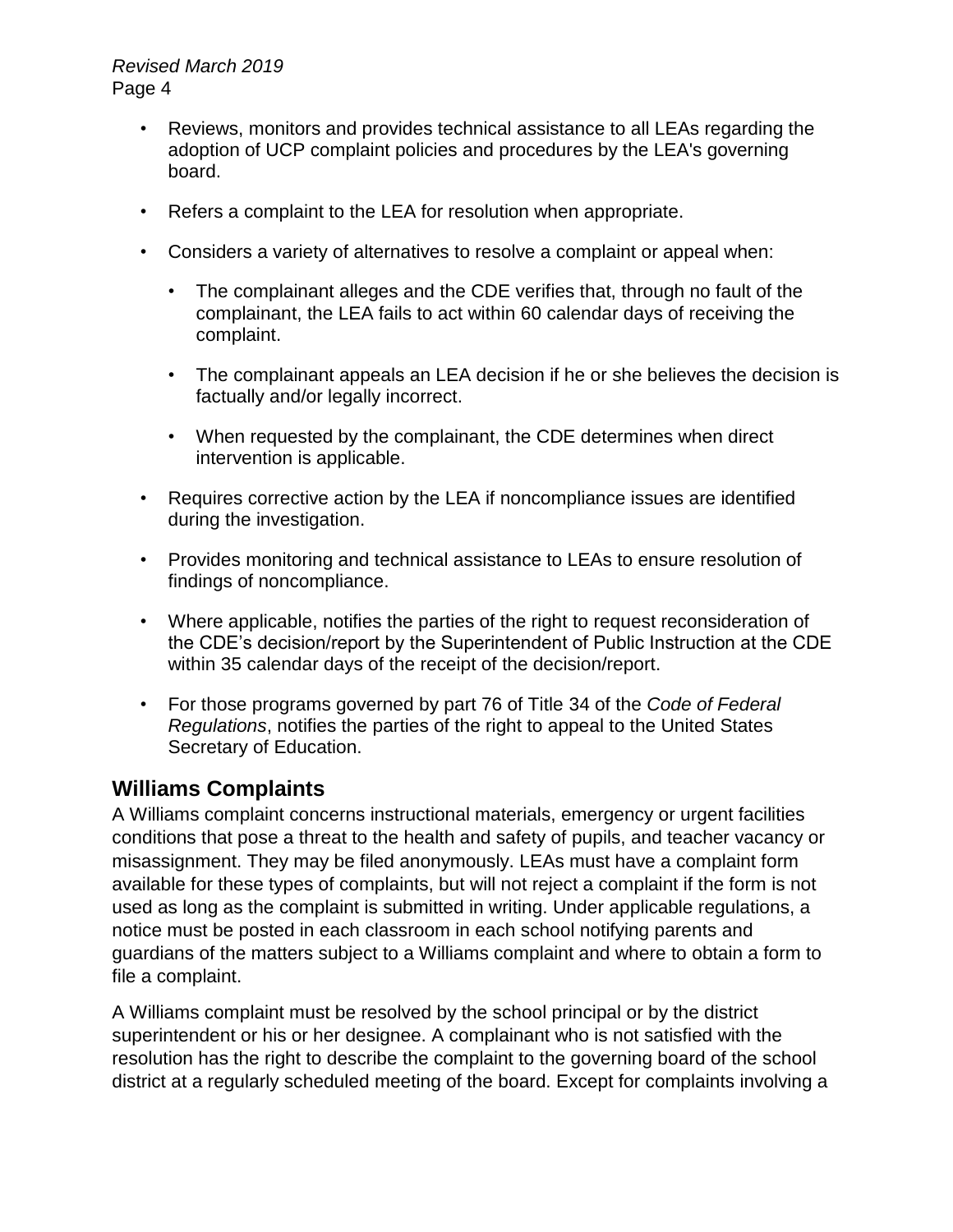condition of a facility that poses an emergency or urgent threat, there is no right of appeal to the CDE.

In the case of complaints concerning a condition of a facility that poses an emergency or urgent threat, a complainant who is not satisfied with the resolution has the right to file an appeal to the Superintendent of Public Instruction at the CDE within 15 calendar days of receiving the LEA's decision.

For further information on Williams complaints please go to the CDE Web site and search for Williams Facilities Complaints and Appeals.

## **State Preschool Health and Safety Issues in LEAs Exempt from Licensing**

A complaint regarding State Preschool Health and Safety issues incorporate emergency and/or urgent facilities conditions that pose a threat to the health and safety of students. They may be filed anonymously. LEAs must have a complaint form available for these types of complaints, but will not reject a complaint if the form is not used as long as the complaint is submitted in writing. Under applicable regulations, a notice must be posted in each state preschool classroom notifying parents and guardians of the matters subject to these complaints and where to obtain a form to file a complaint.

A state preschool health and safety complaint must be resolved by the school principal or by the district superintendent or his or her designee. A complainant who is not satisfied with the resolution has the right to describe the complaint to the governing board of the school district at a regularly scheduled meeting of the board. A complainant who is not satisfied with the resolution proffered by the preschool program administrator or the designee of the district superintendent has the right to file an appeal to the Superintendent of Public Instruction.

For further information please go to the CDE Web site and search for **State Preschool Health and Safety Issues in LEAs Exempt from Licensing** Complaints and Appeals.

# **Additional Information**

For additional information, contact the appropriate office listed, or visit the UCP Web page at [http://www.cde.ca.gov/re/cp/uc.](http://www.cde.ca.gov/re/cp/uc)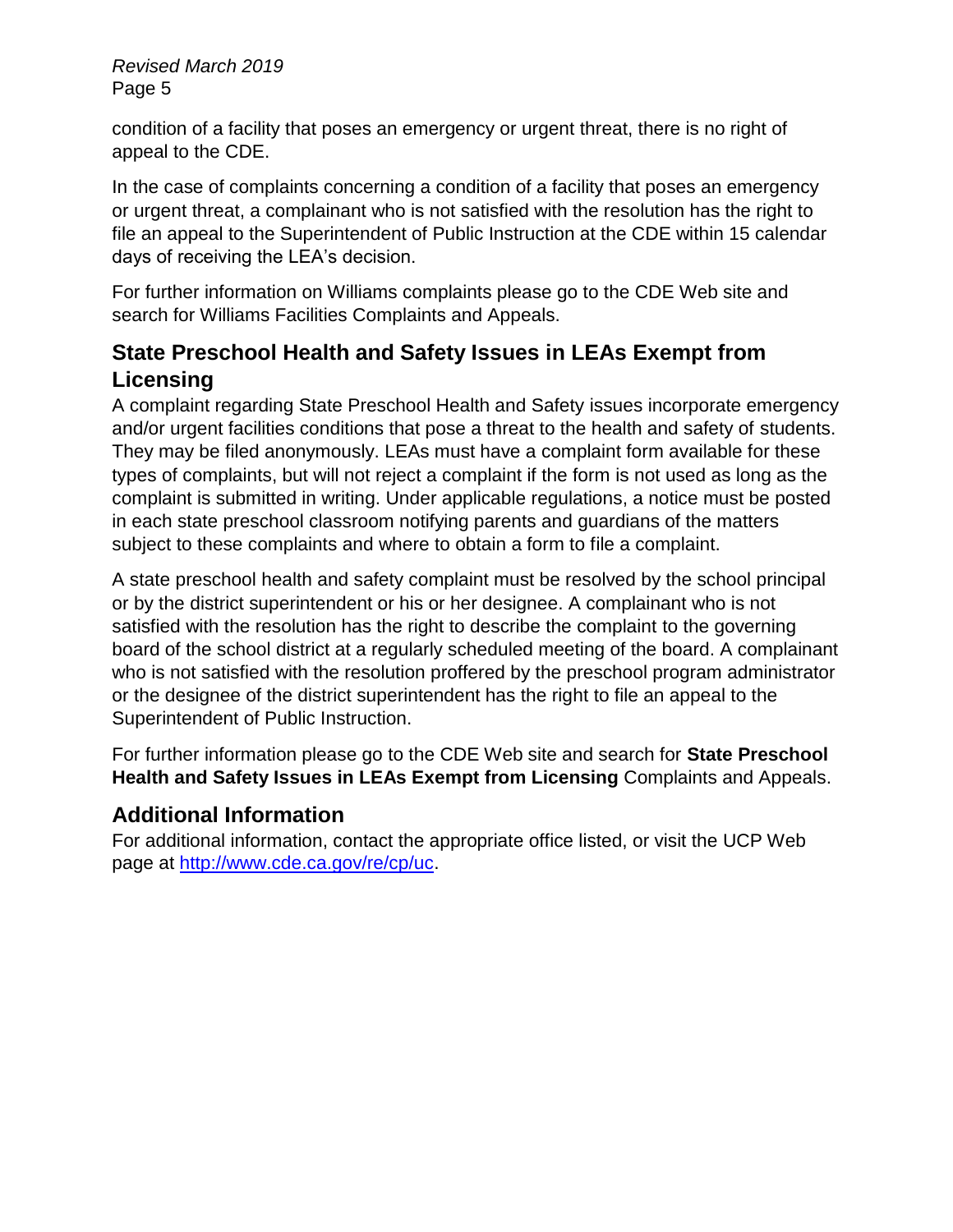**Contacts for Programs and Services Covered Under the UCP**

**Adult Education**, Adult Education Office; 916-322-2175

**After School Education and Safety**, After School Division; 916-319-0923

**Agricultural Career Technical Education**, Career & College Transition Division; 916- 319-0887

**American Indian Education Centers and Early Childhood Education Program Assessments**, Coordinated Student Support Division; 916-319-0506

**Career Technical and Technical Education; Career Technical; Technical Training; and Career Technical Education and Regional Occupational Centers and Programs**, Career Tech Ed (CTE) Leadership and Instructional Support Office; 916- 322-5050

**Child Care and Development (including State Preschool)**, Early Education and Support Division; 916-322-6233

**Course Periods without Educational Content**, Categorical Programs Complaints Management (CPCM) Office; 916-319-0929

**Discrimination, Harassment, Intimidation, Bullying, Student Lactation Accommodations, and LGBTQ Resources**, Education Equity UCP Appeals Office; 916-319-8239

**Education of Pupils in Foster Care, Pupils who are Homeless, former Juvenile Court Pupils now enrolled in a school district, and Pupils from Military Families**, Coordinated School Health and Safety Office; 916-319-0914

**Every Student Succeeds Act / No Child Left Behind including bilingual education, compensatory education, consolidated categorical aid, economic impact aid, English learner programs, migrant education, school safety plans**, Categorical Programs Complaints Management (CPCM) Office; 916-319-0929

**Local Control Accountability Plans (LCAPs): Content or Procedures**, Local Agency Systems Support Office; 916-319-0809; **Fiscal, including the California Peer Assistance and Review Programs for Teachers**, School Fiscal Services Division; 916-322-3024

**Physical Education: Instructional Minutes**, Science, Technology, Engineering, and Mathematics (STEM) Office; 916-323-5847

**Pupil Fees**, Categorical Programs Complaints Management (CPCM) Office; 916-319- 0929

**School Facilities (for Williams Complaints)**, School Facility Planning Division; 916- 322-2470